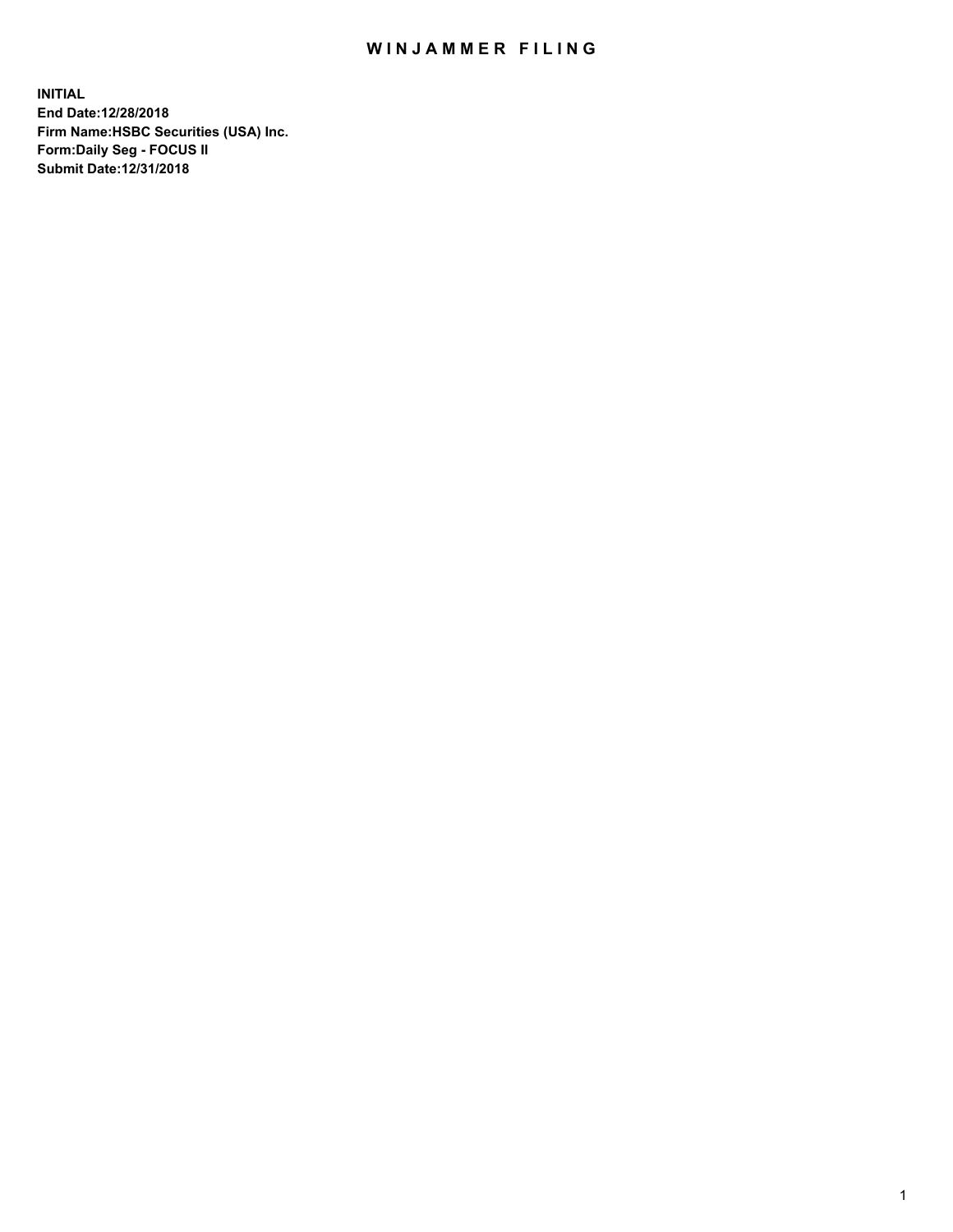**INITIAL End Date:12/28/2018 Firm Name:HSBC Securities (USA) Inc. Form:Daily Seg - FOCUS II Submit Date:12/31/2018 Daily Segregation - Cover Page**

| Name of Company                                                                                                                                                                                                                                                                                                                | <b>HSBC Securities (USA) Inc.</b>                          |
|--------------------------------------------------------------------------------------------------------------------------------------------------------------------------------------------------------------------------------------------------------------------------------------------------------------------------------|------------------------------------------------------------|
| <b>Contact Name</b>                                                                                                                                                                                                                                                                                                            | <b>Michael Vacca</b>                                       |
| <b>Contact Phone Number</b>                                                                                                                                                                                                                                                                                                    | 212-525-7951                                               |
| <b>Contact Email Address</b>                                                                                                                                                                                                                                                                                                   | michael.vacca@us.hsbc.com                                  |
| FCM's Customer Segregated Funds Residual Interest Target (choose one):<br>a. Minimum dollar amount: ; or<br>b. Minimum percentage of customer segregated funds required:% ; or<br>c. Dollar amount range between: and; or<br>d. Percentage range of customer segregated funds required between:% and%.                         | 109,000,000<br>₫<br>0 <sub>0</sub><br>0 <sub>0</sub>       |
| FCM's Customer Secured Amount Funds Residual Interest Target (choose one):<br>a. Minimum dollar amount: ; or<br>b. Minimum percentage of customer secured funds required:% ; or<br>c. Dollar amount range between: and; or<br>d. Percentage range of customer secured funds required between: % and %.                         | 25,000,000<br><u>0</u><br>0 <sub>0</sub><br>0 <sub>0</sub> |
| FCM's Cleared Swaps Customer Collateral Residual Interest Target (choose one):<br>a. Minimum dollar amount: ; or<br>b. Minimum percentage of cleared swaps customer collateral required:% ; or<br>c. Dollar amount range between: and; or<br>d. Percentage range of cleared swaps customer collateral required between:% and%. | 83,000,000<br><u>0</u><br><u>00</u><br>00                  |

Attach supporting documents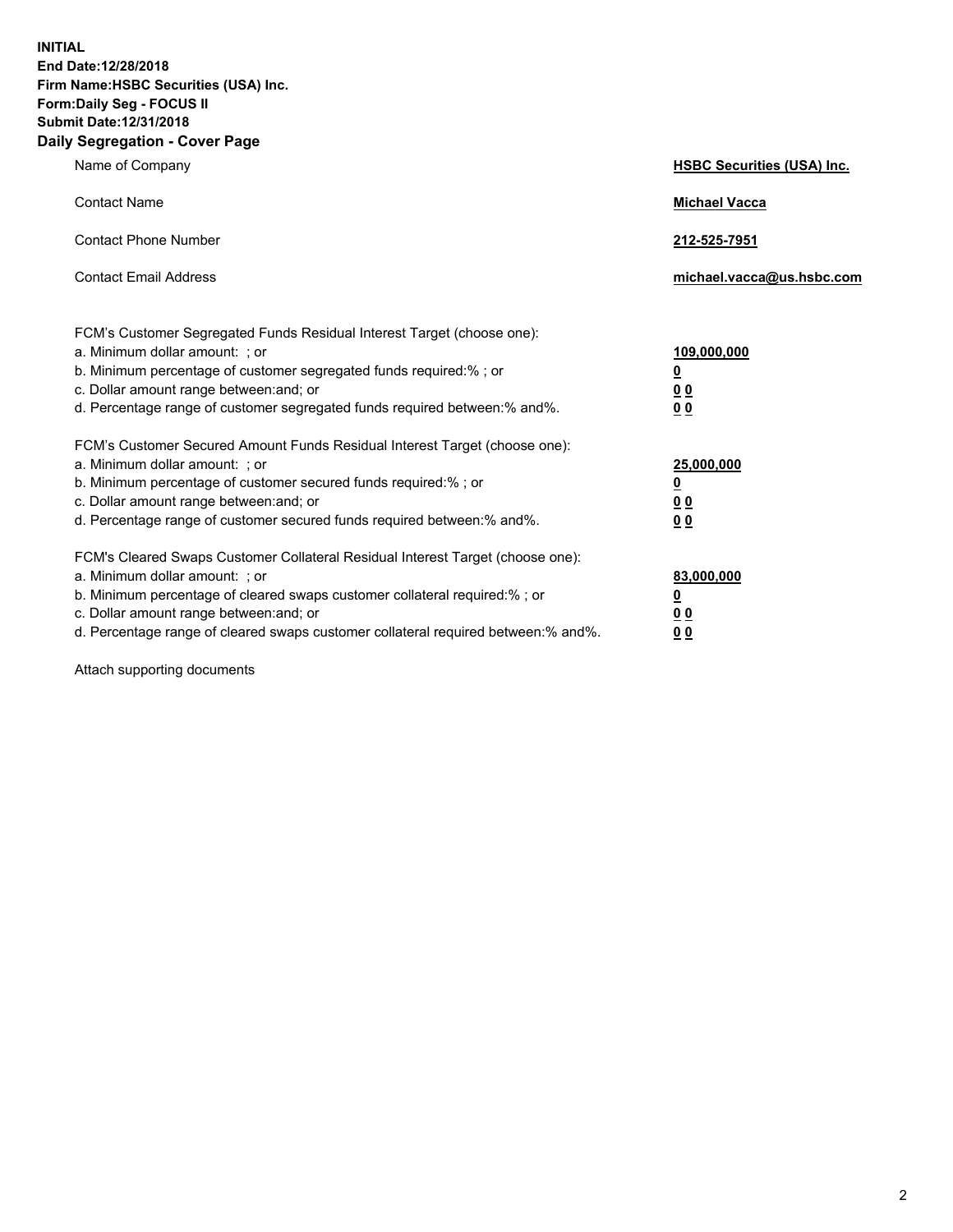**INITIAL End Date:12/28/2018 Firm Name:HSBC Securities (USA) Inc. Form:Daily Seg - FOCUS II Submit Date:12/31/2018 Daily Segregation - Secured Amounts** Foreign Futures and Foreign Options Secured Amounts Amount required to be set aside pursuant to law, rule or regulation of a foreign government or a rule of a self-regulatory organization authorized thereunder **0** [7305] 1. Net ledger balance - Foreign Futures and Foreign Option Trading - All Customers A. Cash **49,243,030** [7315] B. Securities (at market) **63,346,153** [7317] 2. Net unrealized profit (loss) in open futures contracts traded on a foreign board of trade **4,485,358** [7325] 3. Exchange traded options a. Market value of open option contracts purchased on a foreign board of trade **0** [7335] b. Market value of open contracts granted (sold) on a foreign board of trade **0** [7337] 4. Net equity (deficit) (add lines 1. 2. and 3.) **117,074,541** [7345] 5. Account liquidating to a deficit and account with a debit balances - gross amount **644,629** [7351] Less: amount offset by customer owned securities **-618,629** [7352] **26,000** [7354] 6. Amount required to be set aside as the secured amount - Net Liquidating Equity Method (add lines 4 and 5) **117,100,541** [7355] 7. Greater of amount required to be set aside pursuant to foreign jurisdiction (above) or line 6. **117,100,541** [7360] FUNDS DEPOSITED IN SEPARATE REGULATION 30.7 ACCOUNTS 1. Cash in banks A. Banks located in the United States **35,914,931** [7500] B. Other banks qualified under Regulation 30.7 **0** [7520] **35,914,931** [7530] 2. Securities A. In safekeeping with banks located in the United States **26,951,531** [7540] B. In safekeeping with other banks qualified under Regulation 30.7 **29,784,362** [7560] **56,735,893** [7570] 3. Equities with registered futures commission merchants A. Cash **0** [7580] B. Securities **0** [7590] C. Unrealized gain (loss) on open futures contracts **0** [7600] D. Value of long option contracts **0** [7610] E. Value of short option contracts **0** [7615] **0** [7620] 4. Amounts held by clearing organizations of foreign boards of trade A. Cash **0** [7640] B. Securities **0** [7650] C. Amount due to (from) clearing organization - daily variation **0** [7660] D. Value of long option contracts **0** [7670] E. Value of short option contracts **0** [7675] **0** [7680] 5. Amounts held by members of foreign boards of trade A. Cash **18,904,985** [7700] B. Securities **36,394,622** [7710] C. Unrealized gain (loss) on open futures contracts **4,485,358** [7720] D. Value of long option contracts **0** [7730] E. Value of short option contracts **0** [7735] **59,784,965** [7740] 6. Amounts with other depositories designated by a foreign board of trade **0** [7760] 7. Segregated funds on hand **0** [7765] 8. Total funds in separate section 30.7 accounts **152,435,789** [7770] 9. Excess (deficiency) Set Aside for Secured Amount (subtract line 7 Secured Statement **35,335,248** [7380]

Page 1 from Line 8)

10. Management Target Amount for Excess funds in separate section 30.7 accounts **25,000,000** [7780] 11. Excess (deficiency) funds in separate 30.7 accounts over (under) Management Target **10,335,248** [7785]

3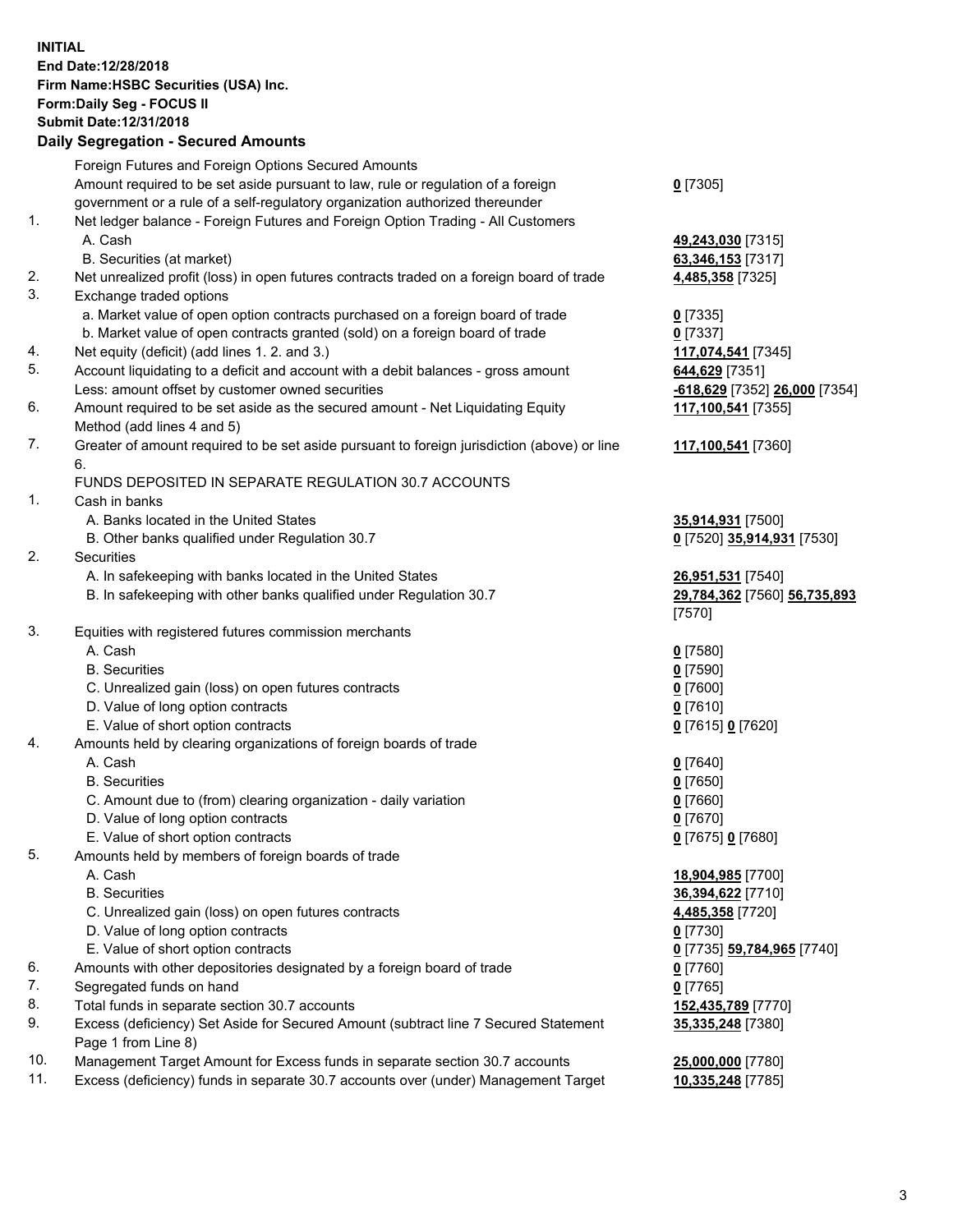**INITIAL End Date:12/28/2018 Firm Name:HSBC Securities (USA) Inc. Form:Daily Seg - FOCUS II Submit Date:12/31/2018 Daily Segregation - Segregation Statement** SEGREGATION REQUIREMENTS(Section 4d(2) of the CEAct) 1. Net ledger balance A. Cash **459,762,090** [7010] B. Securities (at market) **1,470,721,419** [7020] 2. Net unrealized profit (loss) in open futures contracts traded on a contract market **-51,798,271** [7030] 3. Exchange traded options A. Add market value of open option contracts purchased on a contract market **332,542,924** [7032] B. Deduct market value of open option contracts granted (sold) on a contract market **-97,917,191** [7033] 4. Net equity (deficit) (add lines 1, 2 and 3) **2,113,310,971** [7040] 5. Accounts liquidating to a deficit and accounts with debit balances - gross amount **597,953** [7045] Less: amount offset by customer securities **-551,133** [7047] **46,820** [7050] 6. Amount required to be segregated (add lines 4 and 5) **2,113,357,791** [7060] FUNDS IN SEGREGATED ACCOUNTS 7. Deposited in segregated funds bank accounts A. Cash **130,643,555** [7070] B. Securities representing investments of customers' funds (at market) **50,003,500** [7080] C. Securities held for particular customers or option customers in lieu of cash (at market) **294,477,408** [7090] 8. Margins on deposit with derivatives clearing organizations of contract markets A. Cash **24,856,714** [7100] B. Securities representing investments of customers' funds (at market) **317,913,263** [7110] C. Securities held for particular customers or option customers in lieu of cash (at market) **1,071,232,131** [7120] 9. Net settlement from (to) derivatives clearing organizations of contract markets **-12,243,080** [7130] 10. Exchange traded options A. Value of open long option contracts **332,542,924** [7132] B. Value of open short option contracts **-97,917,191** [7133] 11. Net equities with other FCMs A. Net liquidating equity **16,668,366** [7140] B. Securities representing investments of customers' funds (at market) **0** [7160] C. Securities held for particular customers or option customers in lieu of cash (at market) **0** [7170] 12. Segregated funds on hand **105,011,880** [7150] 13. Total amount in segregation (add lines 7 through 12) **2,233,189,470** [7180] 14. Excess (deficiency) funds in segregation (subtract line 6 from line 13) **119,831,679** [7190] 15. Management Target Amount for Excess funds in segregation **109,000,000** [7194]

16. Excess (deficiency) funds in segregation over (under) Management Target Amount Excess

**10,831,679** [7198]